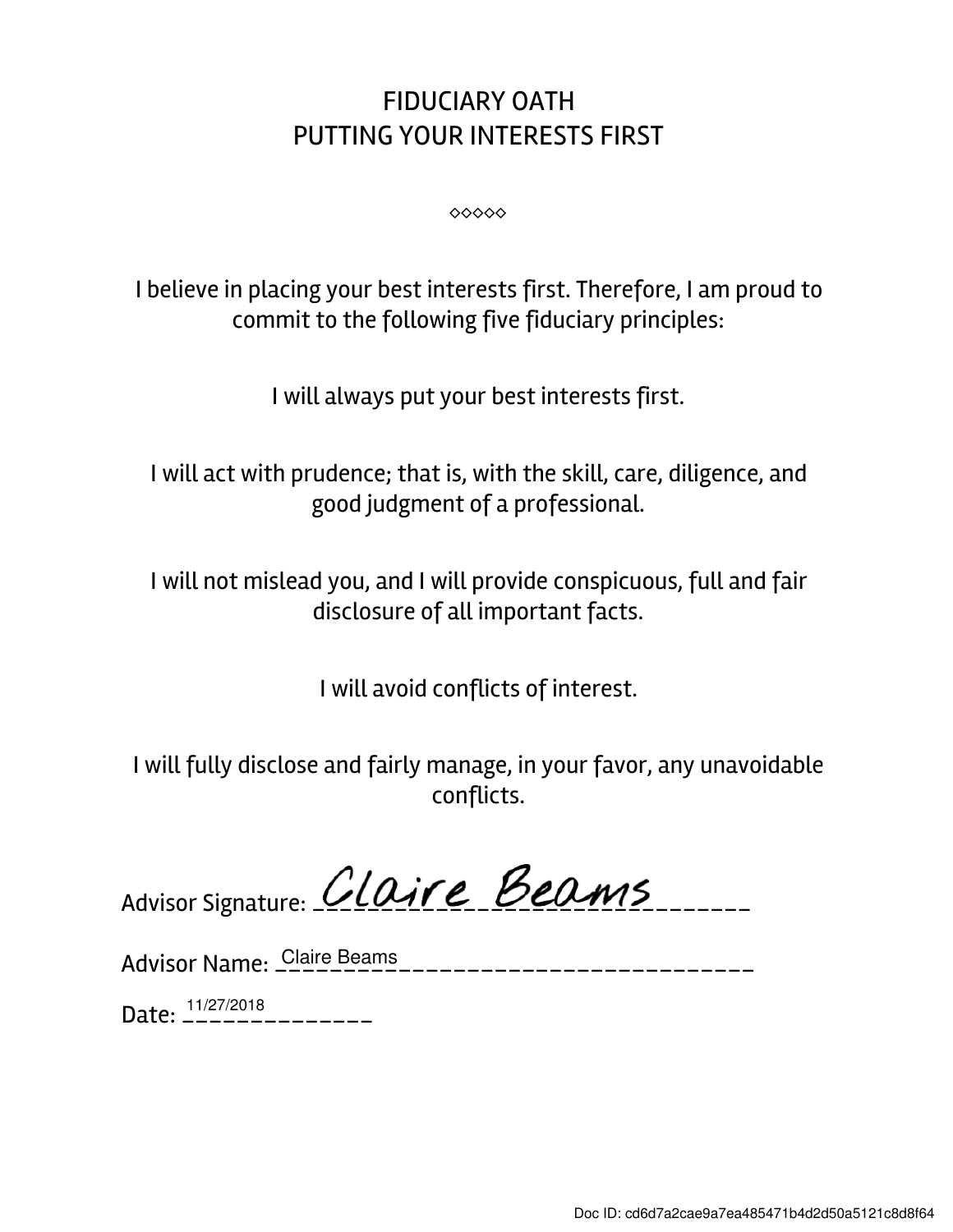## FEE-ONLY AGREEMENT

The definition of "fee-only" under NAPFA and the CFP Board is straightforward - if you can earn a commission by selling something in the financial services industry, you must disclose the commission and therefore cannot be fee-only. Any act of holding out as a fee-only advisor while ANY commissions are coming in constitutes a violation.

Notably, the CFP Board expands this definition to include even the ability to earn a commission, including through a related party. So having a "separate" insurance agency relationship to which clients could be cross-referred, or a relationship with a broker-dealer, violates the fee-only requirement. Holding an insurance license is permitted as a fee-only advisor - as some states actually require an insurance license even just to give insurance advice - but being appointed with an insurance company to sell their products would violate the fee-only requirements. XYPN adopts the CFP definition of "fee-only."

Short term side hustle of real estate / insurance sales may seem attractive, but as Michael Kitces always reminds us: "never make long-term decisions based on short-term cash flow needs". If you need to work on a commissioned basis before making the transition to fee-only advising and XYPN that is your choice, but to be a member of XYPN and a fee-only advisor, the commissions have to end. Even just selling the rare one policy every few years is still a violation of being fee-only.

We at XYPN allow members to transition to fee-only, recognizing that some people may have had insurance or other commission-based relationships in the past, and that it takes time to transition. We allow for a 12 month transition.

## As such, upon joining XYPN, Members:

- 1) Must not sell any new products immediately as of joining (member requirement)
- 2) Must eliminate all trails within 12 months (member requirement)
- 3) Must not hold out as fee-only at ANY POINT (including during the 12 month period) while still receiving trails
- 4) Cannot be listed on the XYPN website as an XYPN advisor while still receiving ANY trails

If you decide to sell real estate or insurance during your tenure with XYPN, you will need to leave XYPN, NAPFA and notify the CFP Board. If you're under a 12 month contract with us, you agree to buyout the remaining portion of the contract per the terms listed therein.

Advisor Signature:  $Claire$  Beams Date: 11/27/2018